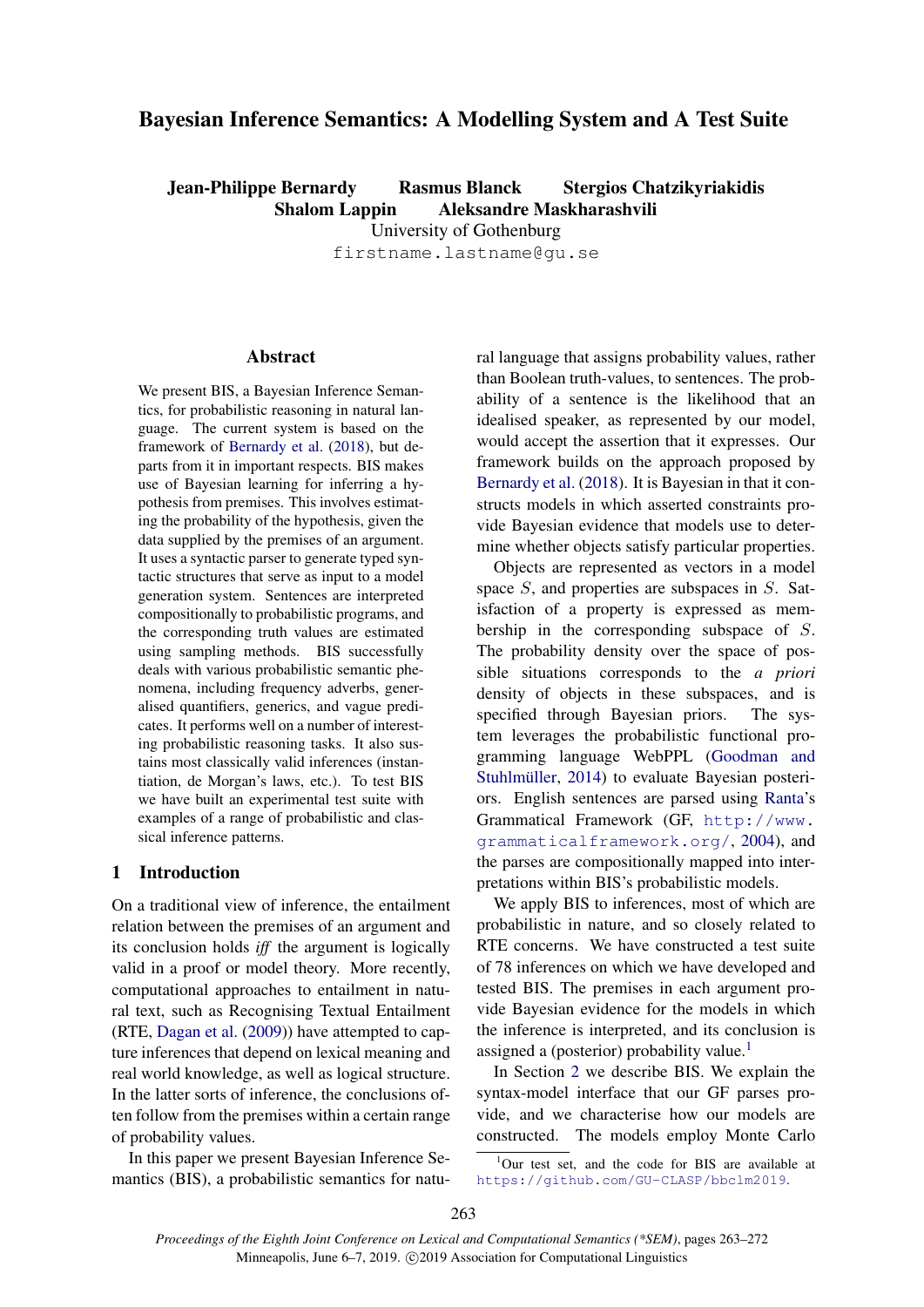Markov Chain (MCMC) sampling<sup>[2](#page-1-1)</sup> on objects to estimate membership in the property classes that correspond to the predicates identified in GF parses of our input sentences.

Section [3](#page-3-0) presents our inference system and our test set. BIS currently handles a range of generalised quantifiers, sentential and VP negation, modal and temporal adverbs, measure and comparative adjectives, common nouns, and a variety of logical connectives. It treats VPs and common nouns as monadic predicates. We show how BIS handles both probabilistic and logically valid inferences over a series of examples from the test set. We specify the coverage that the system currently achieves for this set. We have designed BIS to capture inferences involving gradable predicates like *tall*, where the application of the predicate is clear for upper and lower bound cases, but increasingly indeterminate for intermediate instances between these points. BIS handles arguments in which neither a predicate nor its contrary apply. It also covers both wide and narrow scope readings of certain quantifiers.

We discuss other approaches to probabilistic semantic inference in Section [4.](#page-6-0) Finally, in Section [5](#page-7-0) we identify the issues that we plan to take up in future work, and state our conclusions.

# <span id="page-1-0"></span>2 System Description

## 2.1 Overview

Our system for probabilistic semantics is comprised of three phases: (i) parsing, using the GF tool, (ii) compositional Montegovian Semantics, written in Haskell, and (iii) computation of entailment probability.

Our syntax is encoded in the Grammatical Framework (GF) formalism. GF converts a syntactically well-formed sentence into an abstract syntax tree, which is mapped to semantics. The adequacy of the mapping is guaranteed by using the same types in the GF abstract syntax as in the Haskell semantics. The main constructions are described below.

Our semantics blends aspects of Montague semantics, vector space models, and Bayesian inference. It adopts the main ideas of [Bernardy et al.](#page-8-0) [\(2018\)](#page-8-0), which we summarise here.

A sentence is interpreted as a probabilistic program returning a Boolean value. Individuals are

represented as (probabilistic) vectors. Other syntactic categories are mapped to functional types, following the Montague Grammar paradigm. BIS evaluates the validity of an inference as follows. It expresses the priors as a distribution over individuals and predicates. The premises of the inference impose conditions on the model that correspond to Bayesian observations. We then compute the truth-value of the conclusion using posterior distributions for input variables, yielding a Bernouilli distribution. Its expected value (a real number between 0 and 1) corresponds to a probabilistic measure of entailment. Fig. [1](#page-2-0) gives a schematic view of BIS's architecture.

This value can be computed symbolically, for example by using the precise semantics for proba-bilistic programming of Borgström et al. [\(2013\)](#page-8-3). However symbolic expressions may contain intractable integrals. Therefore we resort to approximating the result by using MCMC sampling, as described by [Goodman et al.](#page-8-4) [\(2008\)](#page-8-4), and implemented in their WebPPL tool.

# 2.2 Basics

Consider the sentence "John is a musician". Our GF grammar parses this sentence as:

CltoS Pos (S1 John (Bare (IsA Musician))).

We briefly review the combinators used above. CltoS is of type  $Pol \rightarrow Cl \rightarrow S$ : it produces a declarative sentence from a polarity (positive or negative) and a declarative clause. S1 is of type  $NP \rightarrow AVP \rightarrow Cl$ , taking a noun phrase and a (possibly modified) verb phrase to return a declarative clause. Here, AVP is understood as VP phrase that might have been modified by a modal adverb. There is no modifier in this example, which is signaled by the combinator Bare, of type  $VP \rightarrow AVP$ . The types of the remaining constants are  $IsA: CN \rightarrow VP, John : NP$ , and Musician : CN .

Because the types are the same in Haskell and in GF, any abstract syntax tree given by GF will be a well-typed Haskell expression. To obtain a complete semantics, our model treats John and Musician as random representatives of their respective classes, and they are sampled accordingly. Then the truth value of the sentence is evaluated (there is no premise in this case).

<span id="page-1-1"></span><sup>&</sup>lt;sup>2</sup>For detailed discussion of MCMC see [Brooks](#page-8-2) [\(1998\)](#page-8-2); [Roberts and Rosenthal](#page-9-2) [\(2004\)](#page-9-2).

 $modelJohnMusician =$ do

 $john \leftarrow newInd$  $musician \leftarrow newPred$ 

return (cltoS pos (s1 john (bare (isA musician))))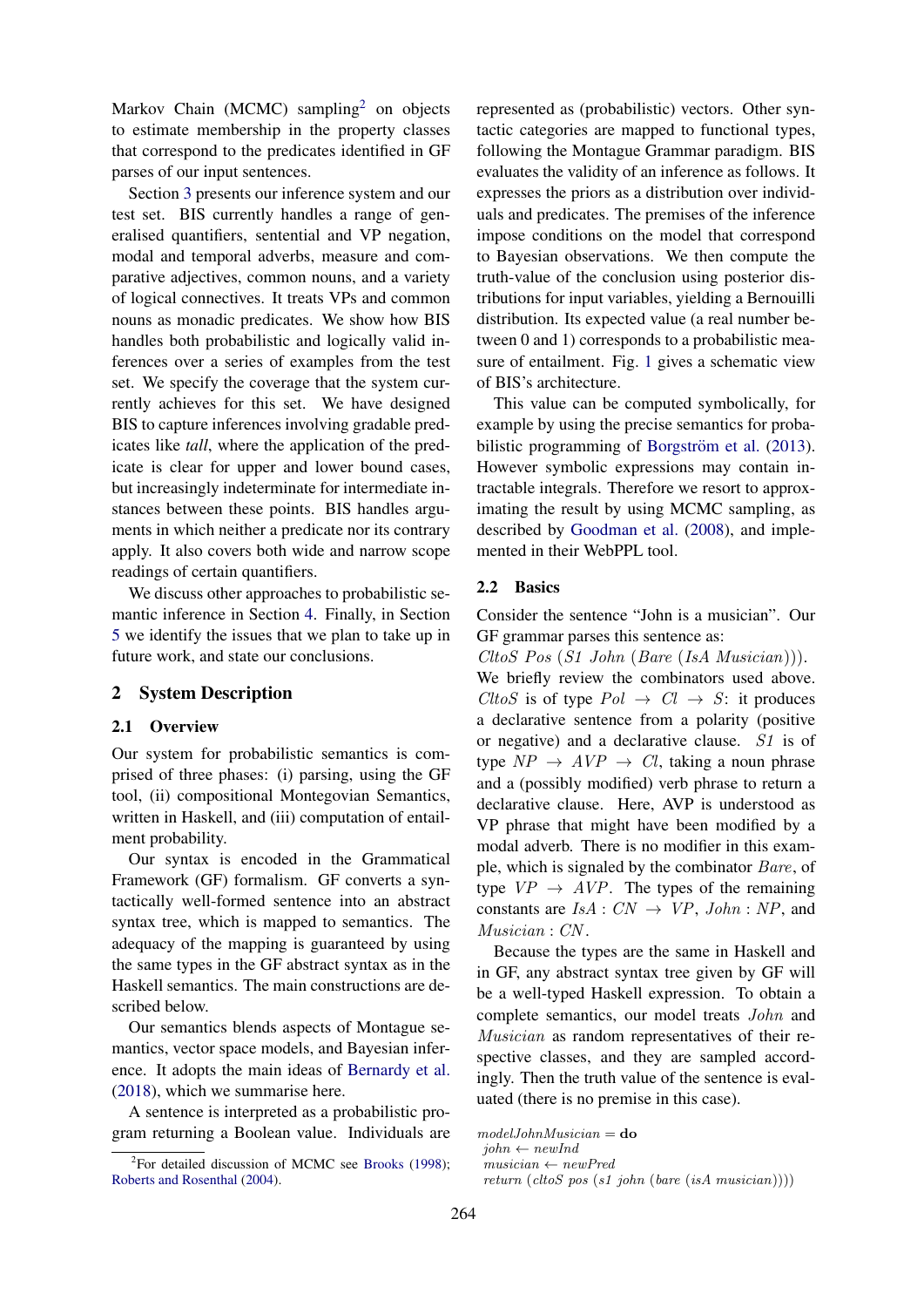<span id="page-2-0"></span>

Figure 1: Phases in our system

Running the model, with our implementation, gives the following result:

false : 0.67 true : 0.33

In the absence of further information, an arbitrary predicate has a chance of (around) 0.33 to hold of an arbitrary individual. This number follows from the way that we model predicates, as described in Section [2.3.](#page-2-1)

To record assumptions about individuals and predicates, we use the observe primitive of Borgström et al. [\(2013\)](#page-8-3), which ensures that a given proposition holds, and so influences the posteriors. In the MCMC implementation, if the argument to an observe call is false, then the corresponding choice of parameters is not retained in the final computation of posteriors. So, for instance, assume that we add the premise that "Most people are musicians" to the earlier example. The premise is parsed as CltoS Pos (S1 (QNP Most Person) (Bare (IsA Musician))), where  $QNP:Quant \rightarrow$  $CN \rightarrow NP$  and  $Most: Quant$ . The semantics is:

```
modelJohnMusicianMost =do
john \leftarrow newIndmusician \leftarrow newPredobserve (cltoS pos (s1 (qNP most person)
                    (bare (isA musician))))return (cltoS pos (s1 john (bare (isA musician))))
```
The premise raises the estimated probability value of the conclusion to

true : 0.834 false : 0.166

#### <span id="page-2-1"></span>2.3 Predicates and their negation

Our basic assumption is that (in the absence of other information) individuals are drawn from a multi-variate normal distribution of dimension  $k$ , with a zero mean vector and a unit covariance matrix, where  $k$  is a hyperparameter of the system. Any *logical* predicate is represented as a subspace of all individuals. We make the additional simplifying assumption that every atomic lexical predicate  $p$  is represented by three components: (1) A vector  $v_p$ . The projection of any individual x onto this direction  $(x \cdot v_p)$  corresponds to the degree to which  $x$  exhibits the characteristics corresponding

to p. (2) A threshold  $\theta_p^+$ , such that if  $x \cdot v_p > \theta_p^+$ then  $x$  is (probabilistically) considered to satisfy  $p$ . (3) Another threshold  $\theta_p^-$ , such that if  $x \cdot v_p < \theta_p^-$ , then the contrary of the predicate (expressed as VP negation) applies. This procedure allows BIS to express the indeterminacy attached to both measure and non-measure predicates in cases at the border of a classifier, in a fully uniform way.

The vectors  $v_p$  are sampled from the same multi-variate normal distribution as individuals, but unlike individuals, these vectors are normalised. Both thresholds are sampled in a standard normal distribution. At all times, we maintain a positive gap between these thresholds:  $\theta_p^- < \theta_p^+$ . Hence, in our system, the law of the excluded middle does not hold at the linguistic level, since for a given individual  $x$  and a predicate  $p$  we may well have  $\theta_p^- < x \cdot v_p < \theta_p^+$ . For example, it is possible that neither "John is a musician" nor "John isn't a musician" apply. Notice that this is not a case of epistemic uncertainty. Rather, in this example, John does not clearly satisfy the property of being a musician and, at the same time, he cannot be regarded as a non-musician. This state of affairs is illustrated in Fig. [2.](#page-3-1)

#### 2.4 Adjectives and Measure Predicates

Adjectives behave like other predicates. They come with a direction and two thresholds, allowing for the proposition "It is not the case that John is tall, and it is not the case that John isn't tall" to hold in some models.

BIS supports reasoning with units of measures, as in "John is 6 feet tall". We can also express height in various units of measures ("John is 180 cm tall"). To capture the scaling needed for *any* metric we introduce an additional layer of interpretation, which corresponds to units of measure. Each unit of measure  $u$  is represented by a pair of a factor  $f_u$  and a bias  $b_u$ , both drawn from normal distributions. This yields a transformation  $t_u(x) = f_u x + b_u$ . The numbers provided in the input ("6", "180") are then compared with the transformed measure predicates corresponding to the adjective. (In our example  $t_{feet}(john \cdot v_{tall}) = 6$ .)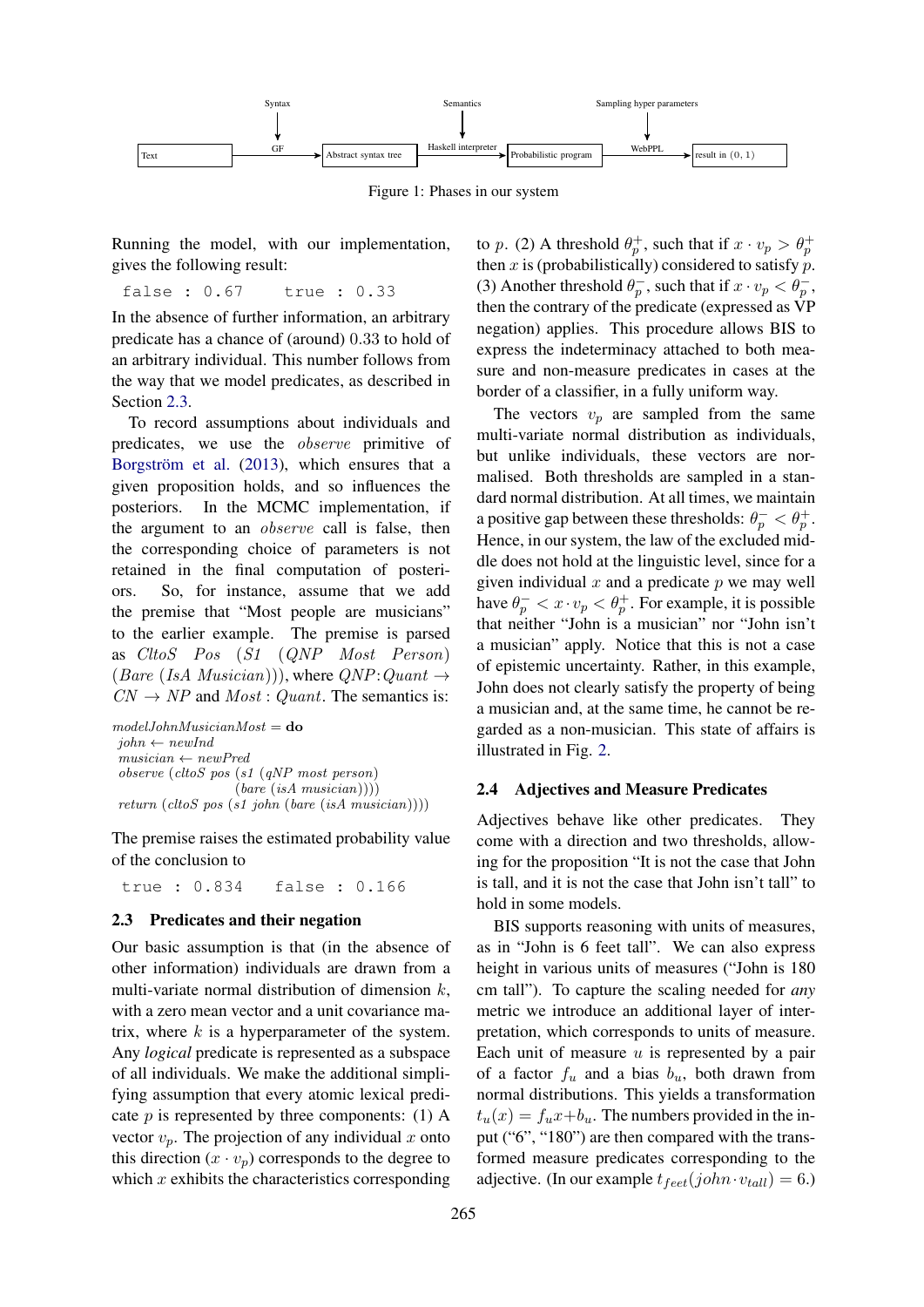<span id="page-3-1"></span>

Figure 2: A representation of the predicate "musician" and its negation. The blue and red areas indicate the corresponding subspaces.

This allows BIS to simultaneously infer posterior distributions for individuals, predicates and units of measures.

# 2.5 Quantifiers

BIS uses the same mechanism for handling quantifiers as [Bernardy et al.](#page-8-0) [\(2018\)](#page-8-0) do. To interpret a sentence such as "Most musicians are tall", it runs an inner instance of an inference corresponding to "If  $x$  is a musician, then  $x$  is tall". Then, it imposes, as a posterior of the outer model, the condition that the probabilistic evaluation of the inner inference is higher than a given threshold  $\theta_{most}$ .

We allow a sentence to contain several generalised quantifiers, such as in "Most bass players are taller than most guitarists", and there are two possibilities to consider when implementing support for this. The first is to nest one application of the above procedure within another. This gives an inner model "If  $x$  is a bass player, then  $x$  is taller than most guitarists", and an inner-inner inference problem "If y is a guitarist, then x is taller than  $y$ ". The other is to use a single inner model, with simultaneous quantification over all variables: "If  $x$ is a bass players and  $y$  is a guitarist, then  $x$  is taller than  $y$ ". The first interpretation is inefficient. Each inner model demands a separate MCMC sampling. When running two-levels of sampling the speed is inversely propositional to the square of samples used. But the second interpretation is not quite correct. The threshold that is being used can only commutatively compound the thresholds of both quantifiers that are used. Therefore, the model would not distinguish between the sentences "Every bass player is taller than most guitarists" and "Most bass players are taller than every guitarist", although their semantics are distinct. For this reason, we opt for the inefficient but precise first procedure, even while we recognise that the second option is a viable way of doing rough grained estimated reasoning.

Finally, we note that it is very inefficient to use

the inner-instance sampling method to ensure that a model satisfies sentences containing the universal quantifier, such as "Every musician is a logician". The priors must be set in a particular way to ensure that the subspace of "musicians" is included in that of "logicians". The defining vectors must be exactly parallel. Therefore sampling converges slowly. To deal with this problem we instead impose on the model the requirement that the cosine similarity between the vectors corresponding to "musician" and "logician" is greater than 0.99, and that the threshold  $\theta_{musician}^{+}$  is greater than  $\theta_{logician}^+$ . These conditions produce a nearperfect containment of "musician" in "logician".

# <span id="page-3-0"></span>3 Test Suite

In order to illustrate BIS's coverage we have constructed a test suite. We construct a test suite rather than use any of the existing test suites for inference because all of the latter (e.g. the FraCaS test suite [\(Cooper et al.,](#page-8-5) [1996\)](#page-8-5), RTE [\(Dagan et al.,](#page-8-6) [2006\)](#page-8-6), and SNLI [\(Bowman et al.,](#page-8-7) [2015\)](#page-8-7)) are not designed to assess probabilistic inference, but categorical entailment. They are annotated for threeway (YES, NO, UNK), or binary (YES, NO) values for entailment. In the latter case, the categories NO and UNK of the three-way task are collapsed into a single category. By contrast, we are interested in capturing the full distribution of probability over an inference. Our suite includes 78 examples, each with one or more premises followed by a conclusion. The examples are annotated with respect to the semantic phenomena that figure in the inference. Here is the first example from our test suite:

(T1) P1. Every violinist is a musician. P2. Musicians generally read music. H. If John is a violinist, then John reads music. Label: QUANTIFIER, MODAL ADVERB

Below, we describe several phenomena that an adequate natural language inference system ought to capture. These are particularly important for semantic frameworks designed to handle probabilistic reasoning. While most examples in the current version of the test suite involve probabilistic reasoning, others are classically valid entailments.

We briefly comment on the current state of the art of our system with respect to each of the examples that we present. It is important to note that none of the inferences in our test suite turn on real world knowledge, beyond the information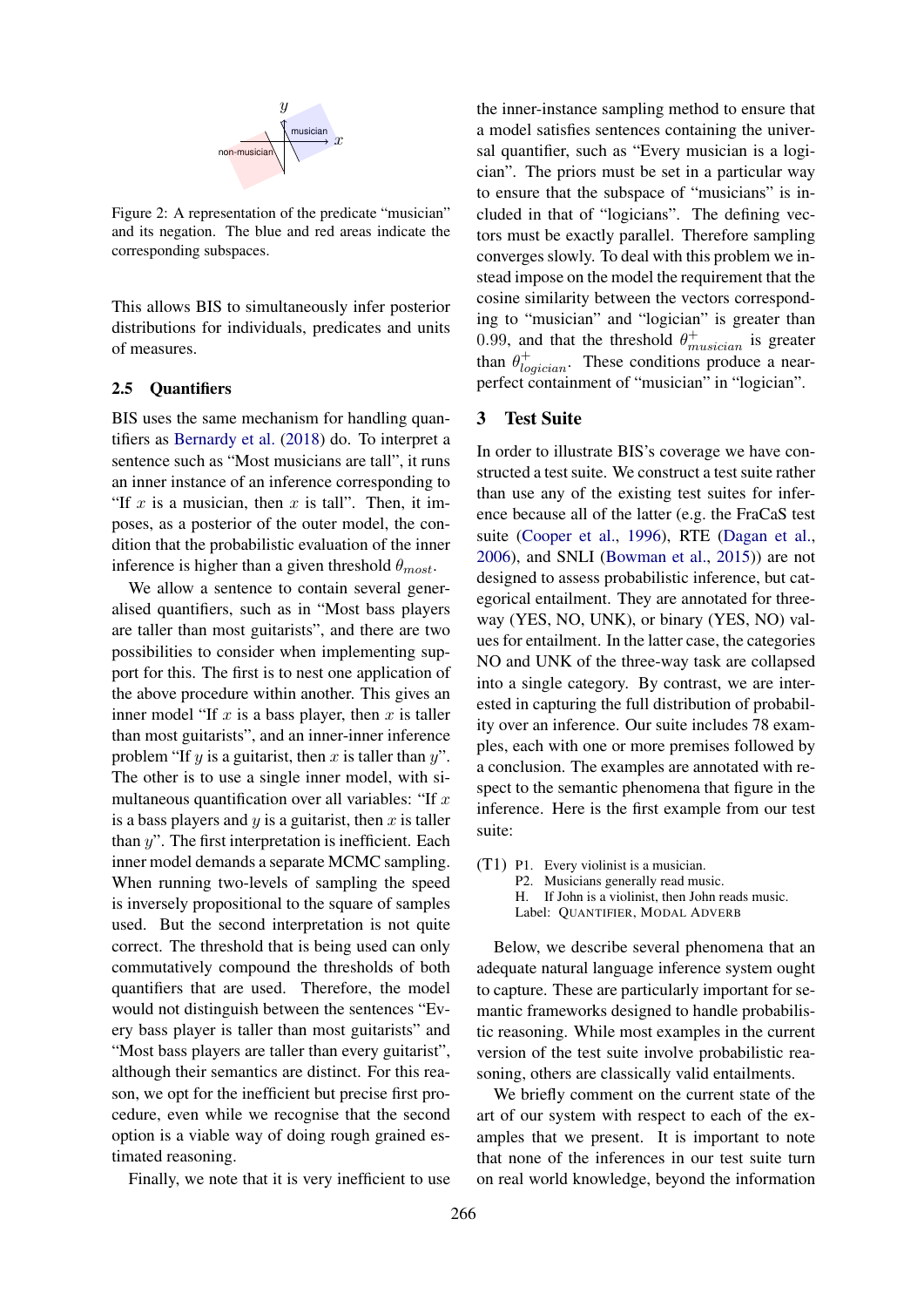contained in the premises. This is due to the fact that our models estimate the likelihood of an inference as the conditional probability of the conclusion, given the premises. The premises serve as priors on the models generated to evaluate the conclusion. The models sample the possible relations among the individuals and properties that interpret the NPs and predicates in the conclusion, given only the restrictions imposed by the relations among the individuals and the properties that interpret the statements in the premises.

All the phenomena presented in this section (as seen in examples under the label  $(Tn)$ , where n is a number of an example in the test suite) are supported by our system.

## 3.1 Relation to classical logic

Although our main goal is not to embed a particular logic into our system, it is useful to know the relation between our system and a specified logic. This allows us to evaluate whether our system can be used in situations where precise reasoning is required.

BIS nearly supports full classical propositional logic, using the sentential connectives "and", "or", "if ... then ...", together with "it is not the case that". To see that it goes beyond intuitionistic propositional logic we check that it validates the law of the excluded middle, de Morgan's laws, and Peirce's formula. However, BIS does not sustain *reductio ad absurdum* as a rule of inference. The system evaluates an inference by constructing a model for the premises of the inference and evaluating the hypothesis in that model. This means that in arguments where the premises are inconsistent (as would be the case in an attempt to use *reductio*) the system fails to construct such a model. It would not evaluate the hypothesis in that model, yielding no result at all. Therefore the consequence relation is not monotone, as the addition of an extra inconsistent premise makes the computation diverge. By contrast, the system assigns probability 1 to  $\models A \land \neg A \rightarrow B$  for any choice of A and B.

VP-level negation does not interact with sentential negation in the way that one might expect. GF only provides binary clausal polarity, whereas our implementation of predicates requires a manyvalued logic. Therefore, VP negation in examples such as "John isn't a guitarist" rules out both that John is a guitarist, and that John is in the

undecided area between  $\theta_{guitarist}^-$  and  $\theta_{guitarist}^+$ . Hence, "John isn't a guitarist" implies "It is not the case that John is a guitarist", but the converse implication does not hold. As a consequence of our treatment of VP negation, the universal quantifier ("all") and the existential quantifier ("some") are not interdefinable, as they are in classical logic. So, for example, "All musicians read music" implies "It is not the case that some musicians don't read music", but not the other way around.

Instantiation: Instantiation, one of the main inference rules in the Aristotelian syllogism, is supported in our system. The following test suite example is evaluated as *true* with probability 1.

(T31) P1. All intermediate logic students are Stones fans. P2. John is an intermediate logic student. H. John is a Stones fan. Label: INSTANTIATION

Chains of universal affirmatives: The system does not perform very well on examples that chain universal quantifiers together to form valid FOL inferences. Consider the following:

(T76) P1. All violinists are musicians. P2. All musicians read music. H. All violinists read music. Label: QUANTIFIERS, FOL VALIDITY

Here, we would expect a probability of 1 for the conclusion, but the actual result is slightly lower. The reason for this is that our system evaluates the universal quantifier by measuring the cosine similarity between the corresponding vectors  $(> 0.99)$ as well as comparing the thresholds  $\theta_p^+$  for the two predicates. Even if the cosine similarity between the vectors corresponding to "violinist" and "musician" is close to 1, and the one between "musician" and "read music" is also, this does not imply that the cosine similarity between "violinist" and "read music" is 1.

By contrast, the following example is assigned a probability close to 1, because the percentage determiner is treated as a generalised quantifier, triggering an inner-model inference.

(T77) P1. All violinists are musicians. P2. All musicians read music. H. 99 percent of violinists read music. Label: QUANTIFIERS, PERCENTAGE DETER-MINER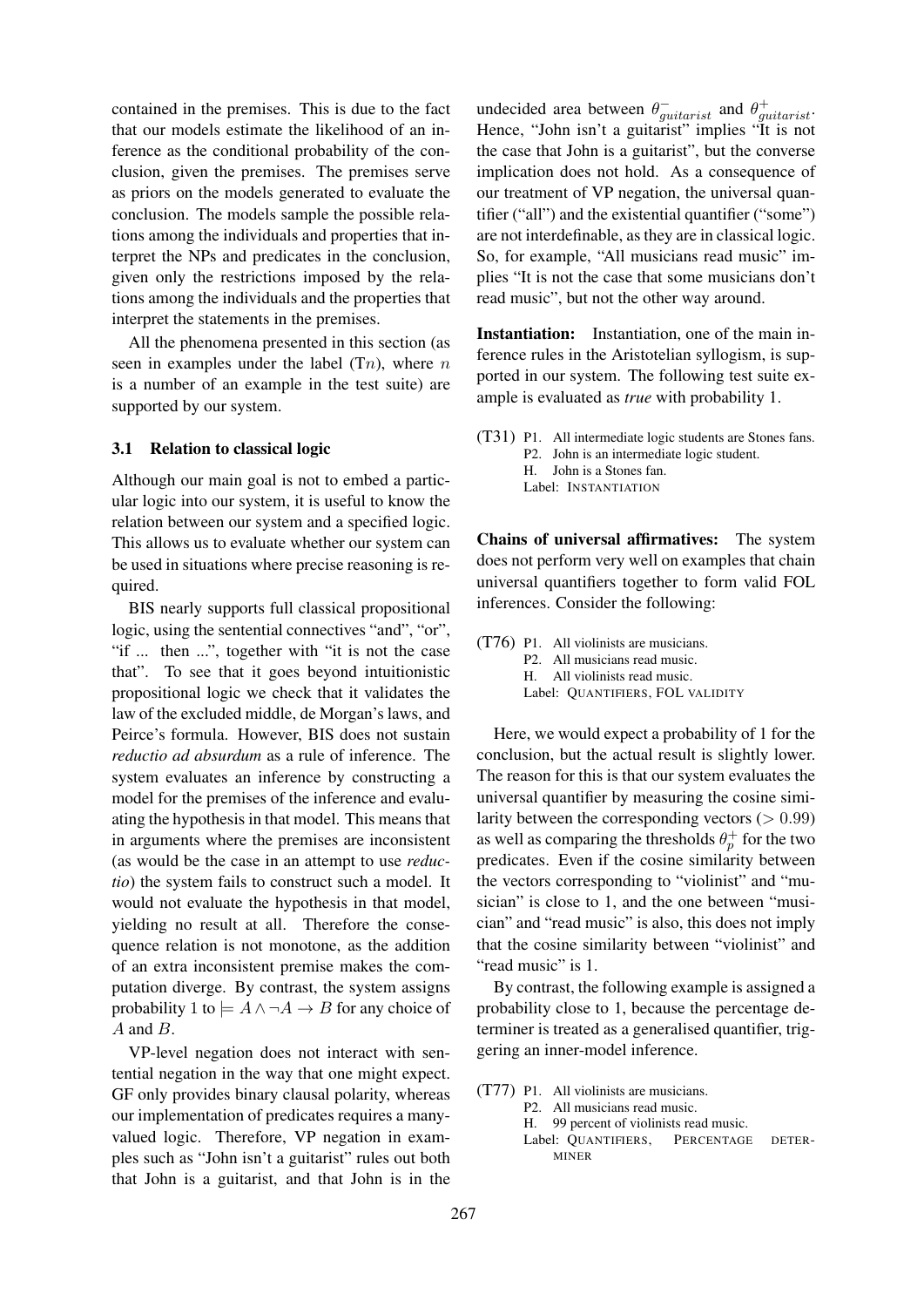Higher-order case: Universally quantified sentences connected via implications Consider an example with more complex cases of conditionals of the form "if  $X$  then  $Y$ ", where  $X$  and  $Y$  are quantified assertions.

(T78) P1. Every guitarist is a logician. P2. If every guitarist is a logician, then every musician reads music. P3. John is a musician. H. John reads music. Label: IMPLICATION, QUANTIFIER, PROPER NAME

BIS performs well for (T78), assigning the inference a probability close to 1. To test that it works as expected for P2 of (T78), we substitute "Few musicians read music" for "Every musician reads music". BIS assigns the conclusion false with a high probability to H of (T78), which is a reasonable estimated value for this variant of the argument pattern.

#### 3.2 Generalised quantifiers and generics

In addition to examples with universal quantification, our test suite includes cases with other generalised quantifiers (few, most, etc.), and generics expressed as bare plurals.

- (T54) P1. Few people are basketball players.
	- P2. Basketball players are taller than most non basketball players.
	- P3. John is a basketball player.
	- H. John is taller than most people.
	- Label: COMPARATIVE ADJECTIVE, MODAL AD-VERB

## 3.3 Gradation, Adjectives, and Comparatives

We test our system on gradation, adjectival modification, and comparatives against the sorts of examples discussed in the linguistic semantics literature, e.g. by [Klein](#page-9-3) [\(1980\)](#page-9-3).

In English, a (positive) adjective such as "tall" can be turned into the comparative "taller", which has the property of transitivity (if  $XtallerY$  and  $Y taller Z$ , then  $X taller Z$ ). Moreover, the adjective and the comparative derived from it are related in meaning, as the example (T15) illustrates (H holds given that P1 and P2 hold). If  $X \text{tallerY}$ and  $tall(Y)$ , then  $tall(X)$ .

BIS does well on tasks where an inference involves transitivity of a relation expressed as a comparative adjective. The system computes a probability of 1 for (T15).

(T15) P1. Mary is tall. P2. John is taller than Mary. H. John is tall. Label: COMPARATIVE ADJECTIVE, TRANSITIV-ITY

#### 3.4 Modal Adverbs

BIS handles modal adverbs, such as "usually", "always", "rarely" (sometimes called adverbs of frequency), which can be used to turn categorical judgments into probabilistic ones. Examples where both adverbs of frequency and quantifiers (including generics and generalised quantifiers) interact are particularly interesting. They are not only complex from a computational modelling perspective. They are also semantically difficult. Their interpretations are not straightforward.

As we are interested in probabilistic judgments, we test our model against similar examples that contain probabilistic modifiers, as in (T17) below. The main difference between (T15) and (T17), is that (T17) contains the modal frequency adverbs "usually" and "always" that interact with a comparative. They trigger frequency based semantic relations that condition probabilistic inferences.

- (T17) P1. John is always as punctual as Mary.
	- P2. Sam is usually more punctual than John.
	- H. Sam is more punctual than Mary. Label: QUANTIFIER, MODAL/TEMPORAL AD-

BIS computes a value of 0.7 for this example.

## 3.5 Vagueness

VERB

Finally, we take up measure predicates that involve vagueness.

- (T38) P1. Mary is 190 centimeters tall. Mary is tall.
	- P2. Molly is 184 centimeters tall. Molly is tall.
	- P3. Ruth is 180 centimeters tall. Ruth is tall.
	- P4. Helen is 178 centimeters tall. Helen is tall.
	- P5. Athena is 166 centimeters tall. Athena isn't tall.
	- P6. Artemis is 157 centimeters tall. Artemis isn't tall.
	- P7. Joanna is 160 centimeters tall. Joanna isn't tall.
	- P8. Kate is 162 centimeters tall. Kate isn't tall.
	- P9. Christine is  $x$  centimeters tall.
	- H. Chistine isn't tall

Label: QUANTIFIER, MODAL ADVERB

We perform 15 runs for 18 values of  $x$  uniformly distributed in the range 145cm to 201cm. BIS generates encouraging results for this case. The conclusion is always true with high probability where  $x$  is lower than 166, the highest measurement judged to be not tall. There is a slight deviation when  $x$  is 166, where 3 cases return false with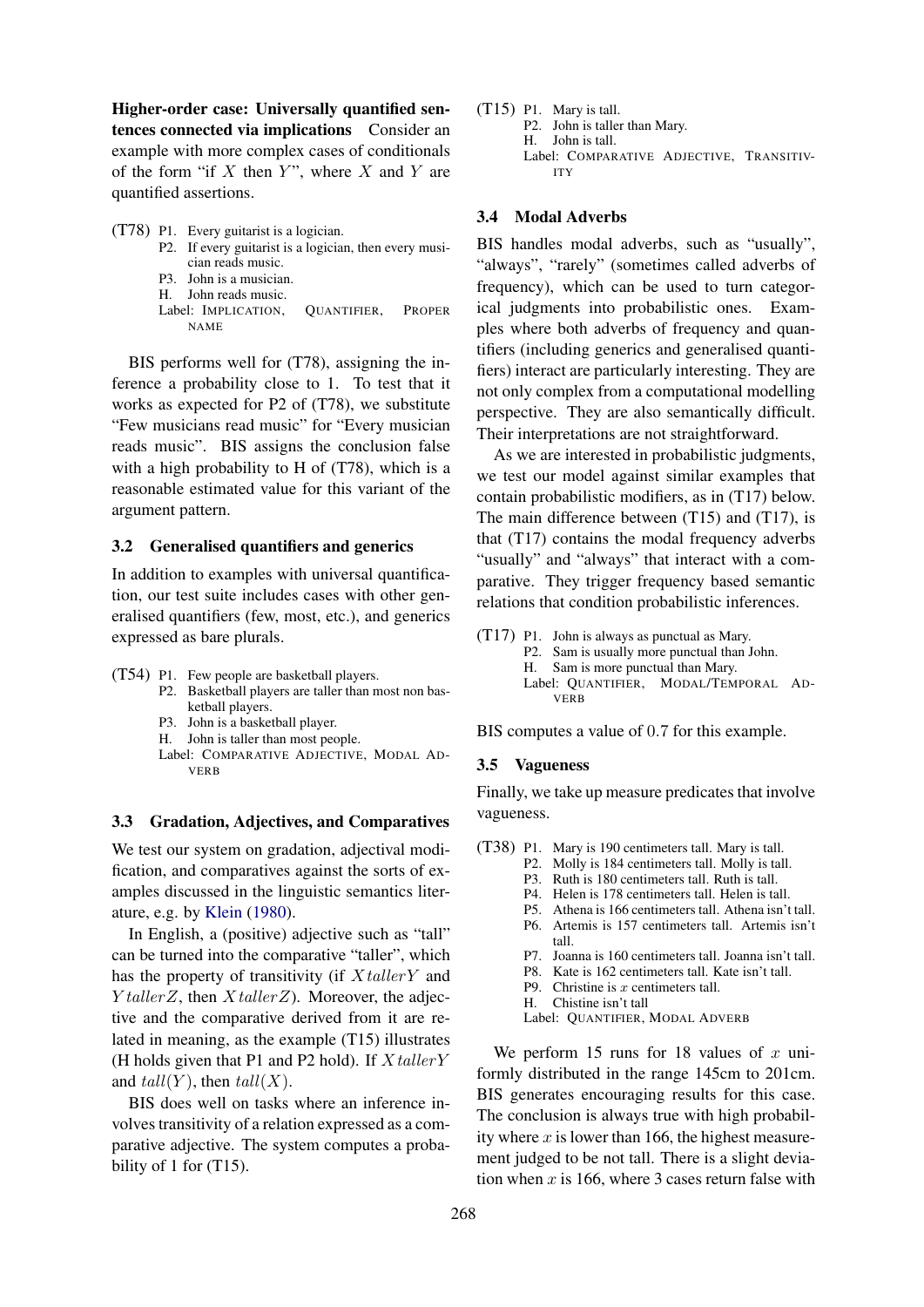probabilities from 0.5 to 0.85. In the intermediate cases, for which we expect the vagueness effect, we see a near incremental increase of false judgments values with higher probabilities. From 174 cm and upwards, the system returns false consistently. After the lowest judgment of tallness (178), the system returns false with very high probability (many cases are 1).

BIS offers a gradient treatment of measure predicates (through tweaking of priors), expressing vagueness, but it is not yet fully incremental or stable. We seem to be on the right track in our treatment of measure predicates. Improving this aspect of BIS is one of our priorities for future work.

# <span id="page-6-0"></span>4 Related and Future Work

We do not have any baseline to compare our system to. The only implemented approach similar to ours is the one proposed by [Goodman and Las](#page-8-8)[siter](#page-8-8) [\(2015\)](#page-8-8); [Lassiter and Goodman](#page-9-4) [\(2017\)](#page-9-4). This system is not tested against a test suite. Furthermore, it is not designed to deal with the range of syntactic structures or complex inference patterns that BIS handles. Adapting the Goodman-Lassiter model to allow for such testing would require changes that undermine a comparison with BIS.

[Goodman and Lassiter](#page-8-8) [\(2015\)](#page-8-8); [Lassiter and](#page-9-4) [Goodman](#page-9-4) [\(2017\)](#page-9-4) implement a probabilistic semantics in WebPPL. They regard the probability of a declarative sentence as the most highly valued interpretation that a hearer assigns to the utterance of a speaker in a specified context. On this approach, speakers express unambiguous meanings in specified contexts through their utterances, and hearers estimate the likelihood of distinct interpretations as corresponding to those that the speaker intends to convey. Their account requires the existence of a univocal, non-vague speakers meaning that hearers seek to identify by distributing probability among alternative readings. Goodman and Lassiter posit a boundary point parameter for graded modifiers, where the value of this parameter is determined in context. They adopt a classical Montagovian treatment of generalised quantifiers, and their framework has limited coverage of syntactic and semantic structures.

We take the probability value of a sentence to be the likelihood that a competent speaker would endorse an assertion, given specified premises. Predication is intrinsically vague, and we do not assume a sharply delimited reading for a predication that hearers attempt to converge on by estimating the probability of alternative readings. All predication consists in applying a classifier to new instances, on the basis of supervised training. BIS does not posit a contextually dependent cut off boundary for graded predicates or non-graded predicates. Instead, we adopt an integrated approach to both types of classifier on which a property term allows for vague borders. BIS applies a probabilistic treatment of generalised quantifiers, and it covers higher-order quantifiers like *most*.

The design of BIS is inspired by the Bayesian compositional semantic framework proposed by [Bernardy et al.](#page-8-0) [\(2018\)](#page-8-0). But BIS differs from this framework in a number of important respects. First, it has a comprehensive syntax-semantics interface through GF parsing. Second, it is intended to cover inference in a systematic way, including logically valid, as well as probabilistic arguments. Third, BIS has considerably wider coverage than the framework of [Bernardy et al.](#page-8-0) [\(2018\)](#page-8-0), and it is constructed in such a way as to permit straightforward extension to new types of sentence structure and inference patterns.

[van Eijck and Lappin](#page-9-5) [\(2012\)](#page-9-5) distribute probability values for natural language sentences over the set of possible worlds. The probability of a sentence is the sum of the probability values of the worlds in which it is true. If these worlds are understood as maximal consistent sets of propositions, as in classical theories of formal semantics, then it is unclear how they can be represented in a computationally tractable way.<sup>[3](#page-6-1)</sup> Our system avoids these problems by sampling only the individuals and properties (vector dimensions) required to estimate the probability of a given set of statements.

[Cooper et al.](#page-8-9) [\(2015\)](#page-8-9) propose a compositional semantics within a probabilistic type theory (ProbTTR). They take the probability of a sentence to be a judgment on the likelihood that a given situation is of a particular type, specified in terms of ProbTTR. They do not offer an explicit treatment of vagueness or probabilistic inference. It is also not clear to what extent their type theory is required to achieve a viable compositional probabilistic semantics.

[Emerson and Copestake](#page-8-10) [\(2017a,](#page-8-10)[b\)](#page-8-11) provide a

<span id="page-6-1"></span> ${}^{3}$ [Lappin](#page-9-6) [\(2015\)](#page-9-6) discusses the complexity problems posed by the representation of complete worlds.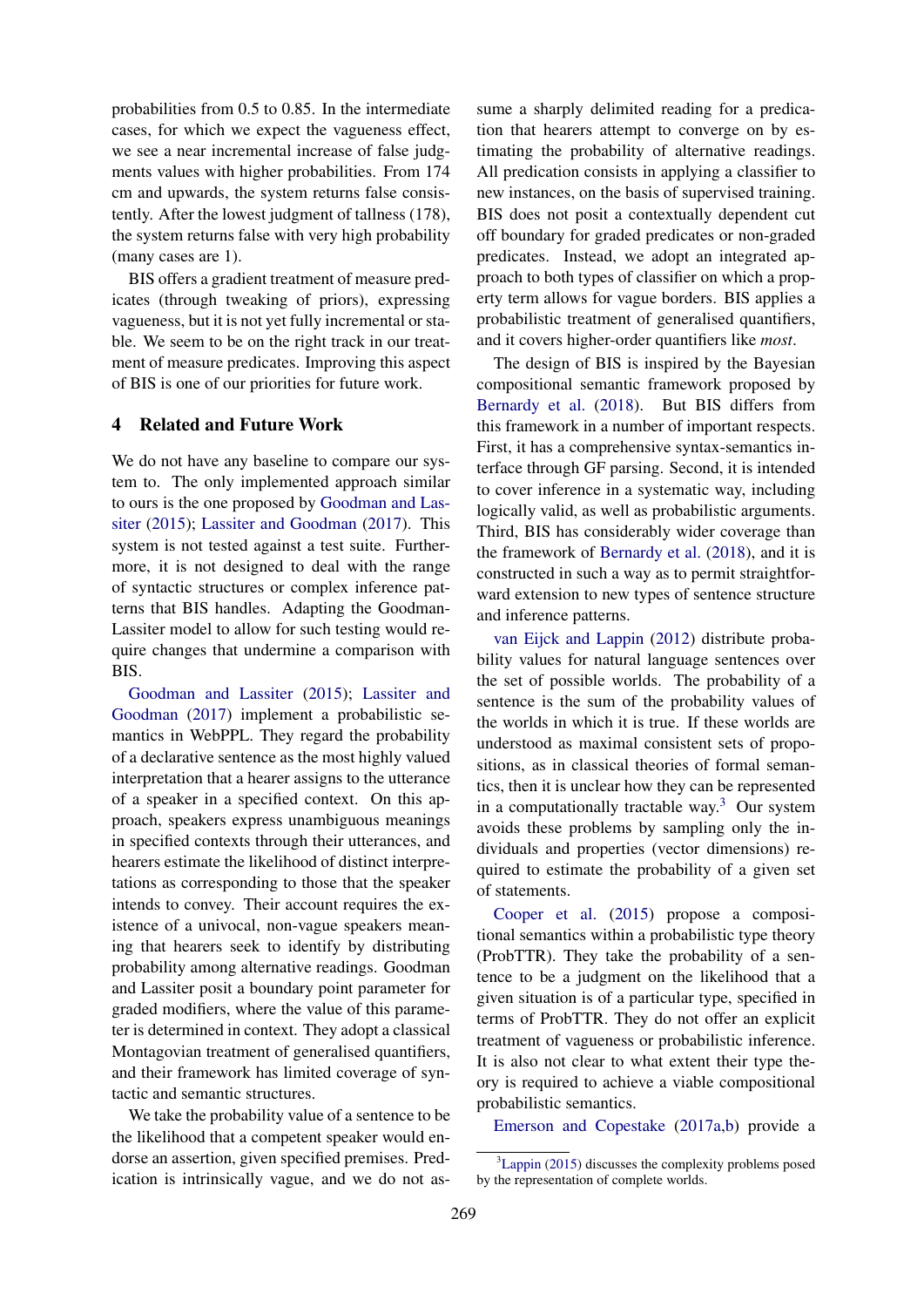probabilistic model in order to identify 'features' of objects in terms of the properties that apply to those objects. They build their model as a graphical probabilistic model. They also interpret universal and existential quantifiers from a probabilistic perspective. "As are Bs" is represented as a conditional probability of  $B$  given  $A$ , for all elements of the space, which is equal to the sum (integral) over all elements. To compute it, they make use of the variational inference for graphical probabilistic models.

Pfeifer and colleagues [\(Pfeifer and Sanfilippo,](#page-9-7) [2018;](#page-9-7) [Pfeifer,](#page-9-8) [2013;](#page-9-8) [Gilio et al.,](#page-8-12) [2015\)](#page-8-12) study inference in a probabilistic setting by estimating the probability of the conclusion given the probabilities of the premises. They employ p-validity by [Adams](#page-8-13) [\(1998\)](#page-8-13). To be p-valid the uncertainty of a conclusion in an inference should not increase the cumulative uncertainties of its premises. Their approach differs from ours in several ways. The main one is that we build a model (using Bayesian updating of priors) where the premises hold, and then we observe how probable the hypothesis is in this model. By contrast, they provide an analytic estimation of the conclusion, given its premises. They require that certain properties on conditional probabilities hold. Conditional probabilities are primitives for modelling an implication ("if A then  $B$ "). This allows them to avoid problems when estimating  $A \rightarrow B$  when A is false. In the current work, we take "if...then..." statements to be cases of material implication ( $A \rightarrow B = \neg A \lor B$ ) instead of conditional probability.

In future work we will explore the interpretation of the "if...then..." construction as a conditional probability, and we may incorporate Pfeifer and colleagues' insights into our semantics.

We plan to extend the current test suite to examples that contain phenomena which are not yet represented there. This will allow us to increase both BIS' coverage and its power. We intend to organise the test suite in a more structured way, by introducing a more systematic and fine-grained classification of example types, and example complexity. To illustrate what we have in mind, imagine that BIS gives the correct result for test suite example  $n_1$ , but fails on  $n_2$ , where the two cases are labelled as of the same type, but  $n_2$  is simpler than  $n_1$ . Given such a typology and complexity hierarchy over examples, it becomes easier to detect the source of peculiar behaviour in the system.

We will also take into account that some examples might not make sense in a probabilistic setting. As [Suppes](#page-9-9) [\(1966\)](#page-9-9) remarks, statistical syllogisms require a specific formulation in order to be well posed as probabilistic problems. Building such a structured test suite is a challenging task.

In our model, we have sentence-level and predicate-level negation, which we refer to as *weak* and *strong* negation, respectively. In this way, we obtain a logic which deviates from both classical first-order and intuitionistic logic. We will explore the formal properties of this alternative logic, and we will consider the most efficient way of encoding it in BIS.

We observed in the previous section that chained transitive inferences become problematic for BIS in proportion to the length of the chain. This is due to errors that originate in Monte Carlo Methods of approximating integrals, which BIS uses to generate its models. We will experiment with an alternative approach that calculates the required integrals symbolically. On this strategy BIS would invoke Monte Carlo Methods only as a last resort, when symbolic computation is not feasible.

## <span id="page-7-0"></span>5 Conclusion

This paper describes BIS, an implemented Bayesian system for probabilistic inference. We have tested BIS on a test suite for probabilistic and classically valid arguments, which we have constructed for this task. While the test suite is still under development, it is, to our knowledge, unique in that its examples make probabilistic judgments based purely on the knowledge contained in the premises. The arguments do not require additional world knowledge beyond the information contributed by the premises to support their conclusions. We will reorganise and extend this suite to achieve a fine-grained, labelled typology for its examples.

While BIS follows the approach outlined by [Bernardy et al.](#page-8-0) [\(2018\)](#page-8-0) in many respects, it handles a wider and richer range of phenomena. In addition to providing a systematic Bayesian inference system, it offers a unique treatment of vagueness through a distinction between two types of negation, and an alternative procedure for computing interpretations for quantifiers.

We have also noted some of the limitations of the current system. Most of these are due to the fact that BIS does not yet encode certain linguis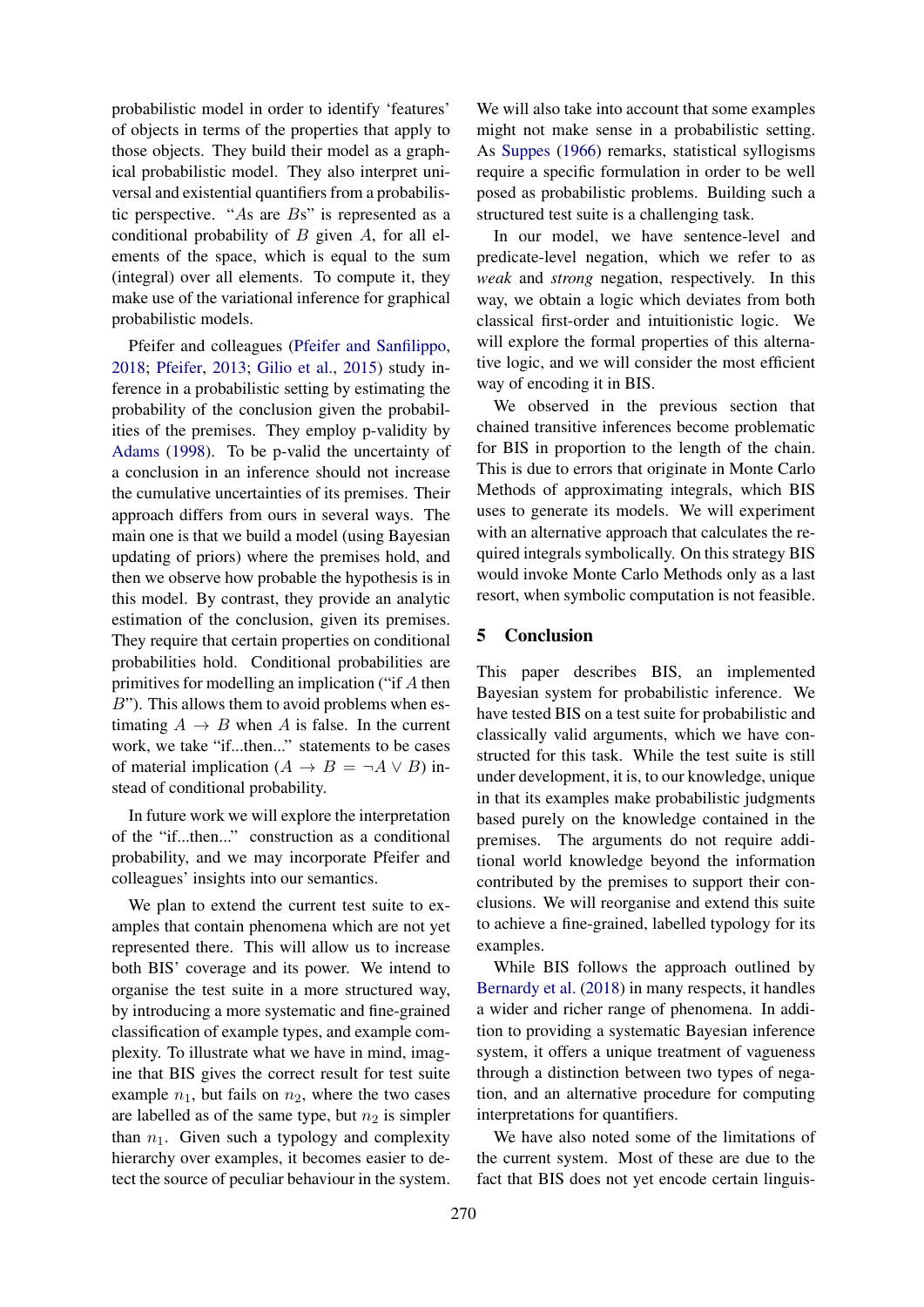tic phenomena. Other problems arise because of BIS's current method for sampling and computing (numerical) approximations. We will address these issues in future work. BIS's current level of performance suggests that it can be scaled up to a wide coverage semantic system for probabilistic natural language inference.

In extending our test suite our primary objective is to provide a better platform for evaluating probabilistic semantic approaches. One way of obtaining more reliable gradient judgments of entailment is to submit inferences to crowd source assessment on a four or five point scale, and to map this scale into probability values (or ranges of values). The mean judgments of such an annotated suite would provide a gold standard for evaluating the performance of a probabilistic inference system. We are also interested in testing BIS on a standard dataset for logical inference, like the FraCaS test suite, that is annotated for categorical inference judgments. Success would consist in assigning high probability to yes cases, low probability to no cases, and intermediate values to unk instances. We could also crowd source the FraCas set, and use the mean judgments that we obtain as the target values for our system.

#### Acknowledgements

The research reported in this paper was supported by grant 2014-39 from the Swedish Research Council, which funds the Centre for Linguistic Theory and Studies in Probability (CLASP) in the Department of Philosophy, Linguistics, and Theory of Science at the University of Gothenburg. We are grateful to our colleagues in CLASP for helpful discussion of some of the ideas presented here. We also thank three anonymous reviewers for their useful comments on an earlier draft of the paper.

#### References

- <span id="page-8-13"></span>Ernest Adams. 1998. *A Primer of Probability Logic*. Stanford: CSLI Publications.
- <span id="page-8-0"></span>Jean-Philippe Bernardy, Rasmus Blanck, Stergios Chatzikyriakidis, and Shalom Lappin. 2018. A compositional Bayesian semantics for natural language. In *Proceedings of the International Workshop on Language, Cognition and Computational Models, COLING 2018, Santa Fe, New Mexico*, pages 1–11.
- <span id="page-8-3"></span>Johannes Borgström, Andrew D. Gordon, Michael Greenberg, James Margetson, and Jurgen Van Gael.

2013. Measure transformer semantics for Bayesian machine learning. *Logical Methods in Computer Science*, 9:1–39.

- <span id="page-8-7"></span>Samuel R Bowman, Gabor Angeli, Christopher Potts, and Christopher D Manning. 2015. A large annotated corpus for learning natural language inference. In *Proceedings of EMNLP*, pages 632–642.
- <span id="page-8-2"></span>Stephen P. Brooks. 1998. Markov chain monte carlo method and its application. *Journal of the Royal Statistical Society. Series D (The Statistician)*, 47(1):69–100.
- <span id="page-8-5"></span>R. Cooper, D. Crouch, J. van Eijck, C. Fox, J. van Genabith, J. Jaspars, H. Kamp, D. Milward, M. Pinkal, M. Poesio, and S. Pulman. 1996. Using the framework. Technical report LRE 62-051r, The FraCaS consortium.
- <span id="page-8-9"></span>R. Cooper, S. Dobnik, S. Lappin, and S. Larsson. 2015. Probabilistic type theory and natural language semantics. *Linguistic Issues in Language Technology*, 10:1–43.
- <span id="page-8-1"></span>Ido Dagan, Bill Dolan, Bernado Magnini, and Dan Roth. 2009. Recognizing textual entailment: Rational, evaluation and approaches. *Natural Language Engineering*, 15:1–17.
- <span id="page-8-6"></span>Ido Dagan, Oren Glickman, and Bernardo Magnini. 2006. The PASCAL recognising textual entailment challenge. In *Machine learning challenges. Evaluating predictive uncertainty, visual object classification, and recognising tectual entailment*, pages 177– 190. Springer.
- <span id="page-8-10"></span>Guy Emerson and Ann Copestake. 2017a. [Seman](http://aclweb.org/anthology/W17-6806)[tic composition via probabilistic model theory.](http://aclweb.org/anthology/W17-6806) In *IWCS 2017 - 12th International Conference on Computational Semantics - Long papers*.
- <span id="page-8-11"></span>Guy Emerson and Ann Copestake. 2017b. [Vari](http://arxiv.org/abs/1709.00224)[ational inference for logical inference.](http://arxiv.org/abs/1709.00224) *CoRR*, abs/1709.00224.
- <span id="page-8-12"></span>Angelo Gilio, Niki Pfeifer, and Giuseppe Sanfilippo. 2015. Transitive reasoning with imprecise probabilities. In *Symbolic and Quantitative Approaches to Reasoning with Uncertainty*, pages 95–105, Cham. Springer International Publishing.
- <span id="page-8-8"></span>N. Goodman and D. Lassiter. 2015. Probabilistic semantics and pragmatics: Uncertainty in language and thought. In S. Lappin and C. Fox, editors, *The Handbook of Contemporary Semantic Theory, Second Edition*, pages 655–686. Wiley-Blackwell, Malden, Oxford.
- <span id="page-8-4"></span>N. Goodman, V. K. Mansinghka, D. Roy, K. Bonawitz, and J. Tenenbaum. 2008. Church: a language for generative models. In *Proceedings of the 24th Conference Uncertainty in Artificial Intelligence (UAI)*, pages 220–229.